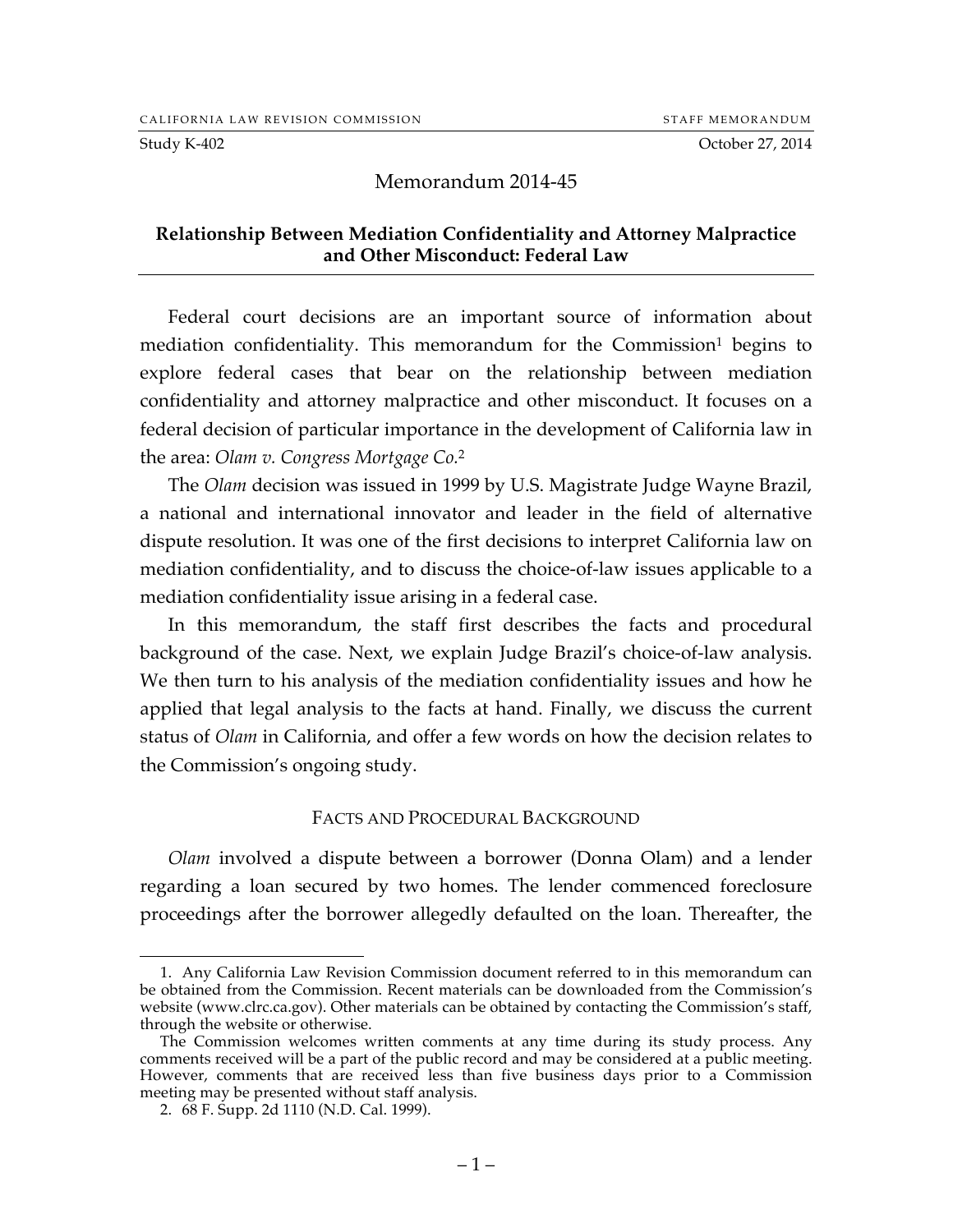borrower and lender engaged in work-out negotiations, these were followed by further foreclosure proceedings and more work-out negotiations, and then the borrower brought suit against the lender and related parties in state court. Because the suit included a claim under the federal Truth in Lending Act, not just state law claims for fraud and breach of fiduciary duty, the defendants were able to remove the case to federal court.

On the agreement of the parties, the case was assigned to Judge Brazil, who eventually referred the matter to mediation under the court-sponsored ADR program, "with the fully voluntary consent of the parties."3 An extensively trained mediator on the court's staff conducted the mediation. After a long day of negotiations, the parties prepared and signed a Memorandum of Understanding ("MOU"), which "contemplated the subsequent preparation of a formal settlement contract but expressly declared that it was 'intended as a binding document itself.'"4

Months passed, but the borrower never signed the formal settlement contract contemplated in the MOU. Consequently, the lender and the other defendants filed a motion to enforce the settlement agreement and enter judgment accordingly. The borrower opposed the motion, alleging that when she signed the MOU she "was incapable (intellectually, emotionally, and physically) of giving legally viable consent."5 More specifically, she contended that she was subjected to "undue influence" under California law because "she was suffering from physical pain and emotional distress that rendered her incapable of exercising her own free will."6

To facilitate resolution of the dispute over the enforceability of the MOU, all of the parties clearly and expressly waived any "mediation privilege" that might attach to communications that were made during the mediation (with some limitations that are not necessary to describe here).<sup>7</sup> To avoid putting the mediator "in an awkward position where he might have felt he had to choose between being a loyal employee of the court, on the one hand, and, on the other, asserting the mediator's privilege under California law," Judge Brazil "proceed[ed] on the assumption that [the mediator] was respectfully and

 <sup>3.</sup> *Id.* at 1116.

<sup>4.</sup> *Id.* at 1117.

<sup>5.</sup> *Id.* at 1118.

<sup>6.</sup> *Id.*

<sup>7.</sup> *Id.* at 1118-19, 1129-30.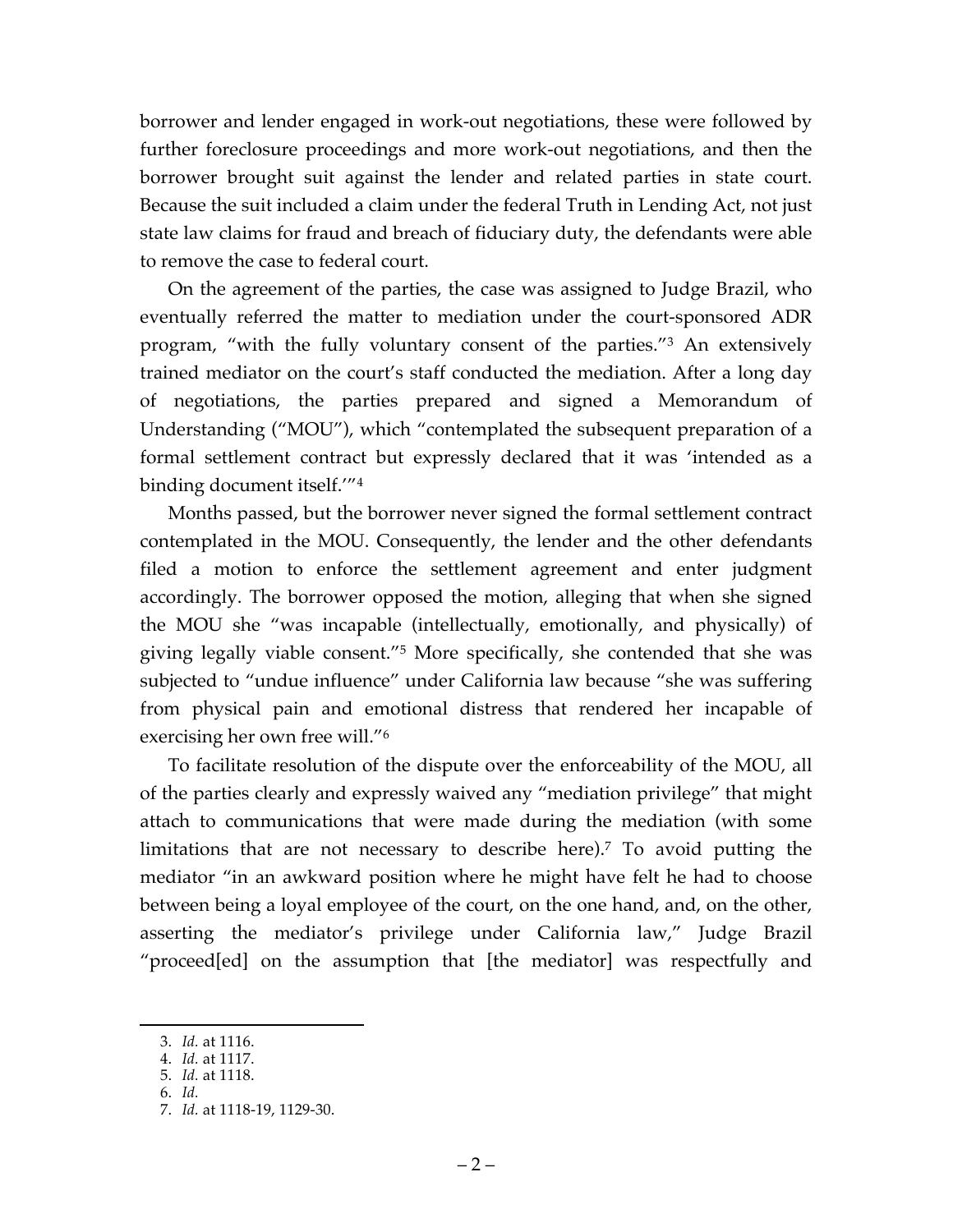appropriately asserting the mediator's privilege and was formally objecting to being called to testify about anything said or done during the mediation."8

# CHOICE OF LAW ANALYSIS

Before resolving whether mediation evidence could be used to resolve the parties' dispute over the enforceability of the MOU, Judge Brazil had to decide whose law to apply: state or federal. Understanding the choice-of-law rules applicable in federal court is relevant to this study, because they affect the degree to which California's statutes protecting mediation communications, and the policies underlying those statutes, will be enforced when a dispute is litigated in a federal court rather than a California court. While it is not necessary to get into all of the details of federal jurisdiction, it would be helpful to have a general grasp of the basic principles applied in cases involving mediation evidence. Thus, we briefly explain Judge Brazil's choice-of-law analysis here, and will provide further information on choice-of-law issues in our next memorandum on federal law.

Judge Brazil began his choice-of-law analysis by explaining that "[w]hen pressed to determine whose law to apply, it is important not to proceed in the abstract, but to ask: apply to what?"9 In *Olam*, he identified four different matters that could require a choice-of-law decision:

- (1) What law applies to the borrowers' underlying claims?
- (2) What law applies to the defendants' claim that the mediation produced an enforceable contract?
- (3) What law applies in determining whether, and to what extent, communications and conduct occurring during the mediation are protected from disclosure or subsequent evidentiary use?
- (4) What law dictates which procedures a federal court should use in determining whether to admit evidence that is protected by a privilege under state law?10

Judge Brazil answered those questions as described below.

 <sup>8.</sup> *Id.* at 1130.

<sup>9.</sup> *Id.* at 1119.

<sup>10.</sup> *Id.*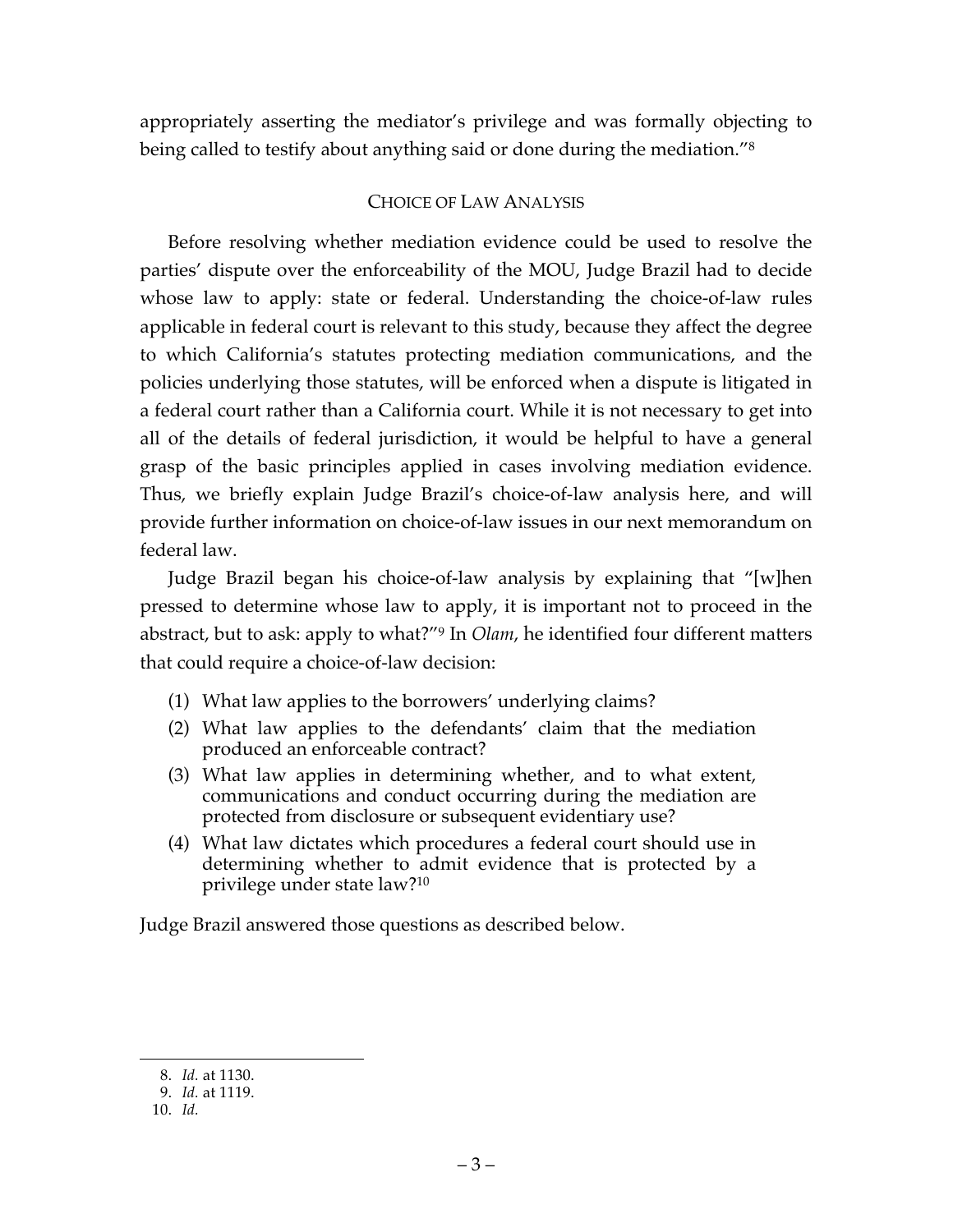## **What Law Applies to the Borrowers' Underlying Claims?**

The borrowers' underlying claims were not before the court when Judge Brazil was ruling on the defendants' motion to enforce the MOU. Thus, he did not have to deal with this choice-of-law question.

## **What Law Applies to the Defendants' Claim that the Mediation Produced an Enforceable Contract?**

The ultimate issue in *Olam* was "whether the parties entered an enforceable contract at the close of the mediation session."11 As Judge Brazil pointed out, "[t]hat is a question of contract law — and there is no general federal law of contracts."12 Thus, he said that in resolving this issue, "the rule of decision will be supplied by the substantive law of the state of California."

# **What Law Applies in Determining Whether it is Appropriate to Consider Evidence About What Happened During the Mediation?**

Before reaching the ultimate issue in *Olam*, Judge Brazil had to resolve whether to consider evidence of what happened during the mediation, and, if so, how much such evidence to consider. As a threshold matter, he had to decide whether California's mediation confidentiality provisions would govern that determination, or whether federal law would apply instead.

In resolving this choice-of-law issue, he focused on Federal Rule of Evidence 501, which directs that "in civil actions and proceedings, with respect to an element of a claim or defense as to which State law supplies the rule of decision, the privilege of a witness … shall be determined in accordance with State law." His analysis was lengthy, but the crux of it is as follows:

Defendants' motion to enforce the settlement agreement is a civil proceeding in which state law, and only state law, provides the rule of decision. The only question that motion raises is whether the parties entered an enforceable contract at the conclusion of the mediation — and the rule of decision for resolving this one substantive question will have only one source — the substantive law of the state of California.

Given these undisputed and foreseeable circumstances, the parties should have understood, before their mediation, that if, later, one party initiated proceedings designed to secure a determination that the mediation produced an enforceable settlement contract, *disputes about the confidentiality of mediation* 

 <sup>11.</sup> *Id.*

<sup>12.</sup> *Id.*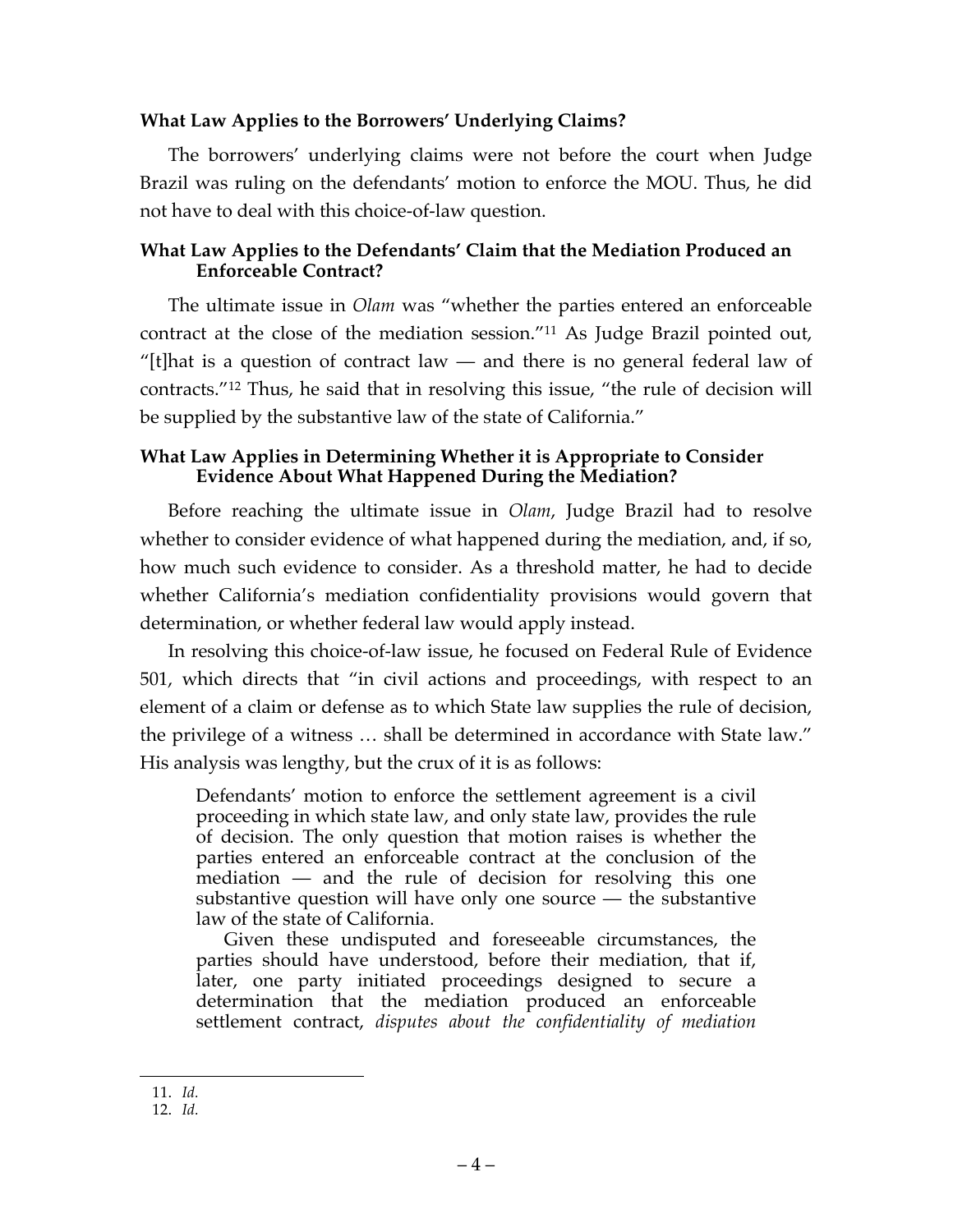*communications would be resolved in those proceedings by applying the law of the state of California.*<sup>13</sup>

# **What Law Dictates Which Procedures a Federal Court Should Use in Deciding Whether to Admit Evidence Protected by a Privilege Under State Law?**

The last choice-of-law issue in *Olam* was whether the federal court was "bound, under [*Erie Railroad Co. v. Tompkins*14] and its progeny, or under F.R.E. 501, to follow the procedures that the courts of the state of California would follow when … determining what evidence from the mediation, if any, to admit at the hearing to determine whether the parties entered an enforceable settlement …."15 In other words, "must federal courts, in crafting procedures designed to invade as little as possible the interests that support the state privilege law, while assaying the evidentiary importance of the otherwise protected communications, use the exact same procedures that California courts have chosen for this purpose?"16

Judge Brazil's answer to this question was "no," a federal court does not have to follow the exact same procedures that a state court would use. Rather, he could use a different procedure so long as it "would substantially parallel in *effect* the procedure adopted by the courts of California, and, in that parallelism, would cause no greater harm to substantive privilege interests than California courts would be prepared to cause."17

# MEDIATION CONFIDENTIALITY ANALYSIS AND APPLICATION OF THAT ANALYSIS TO *OLAM*

Having resolved the choice of law issues, Judge Brazil turned to the mediation confidentiality issues.

# **Waiver Analysis**

To start, Judge Brazil described California's statutory scheme18 and, applying California law, carefully determined that the parties had complied with the requirements of Evidence Code Section 1122(a)(1) and thus effectively waived their rights to prevent use of evidence from the mediation.19

 <sup>13.</sup> *Id.* at 1121 (emphasis added).

<sup>14.</sup> 304 U.S. 64 (1938).

<sup>15.</sup> *Olam*, 68 F. Supp. 2d*.* at 1125-26 (emphasis in original).

<sup>16.</sup> *Id.* at 1126.

<sup>17.</sup> *Id.* (emphasis in original).

<sup>18.</sup> *Id.* at 1128-29.

<sup>19.</sup> *Id.* at 1129-30.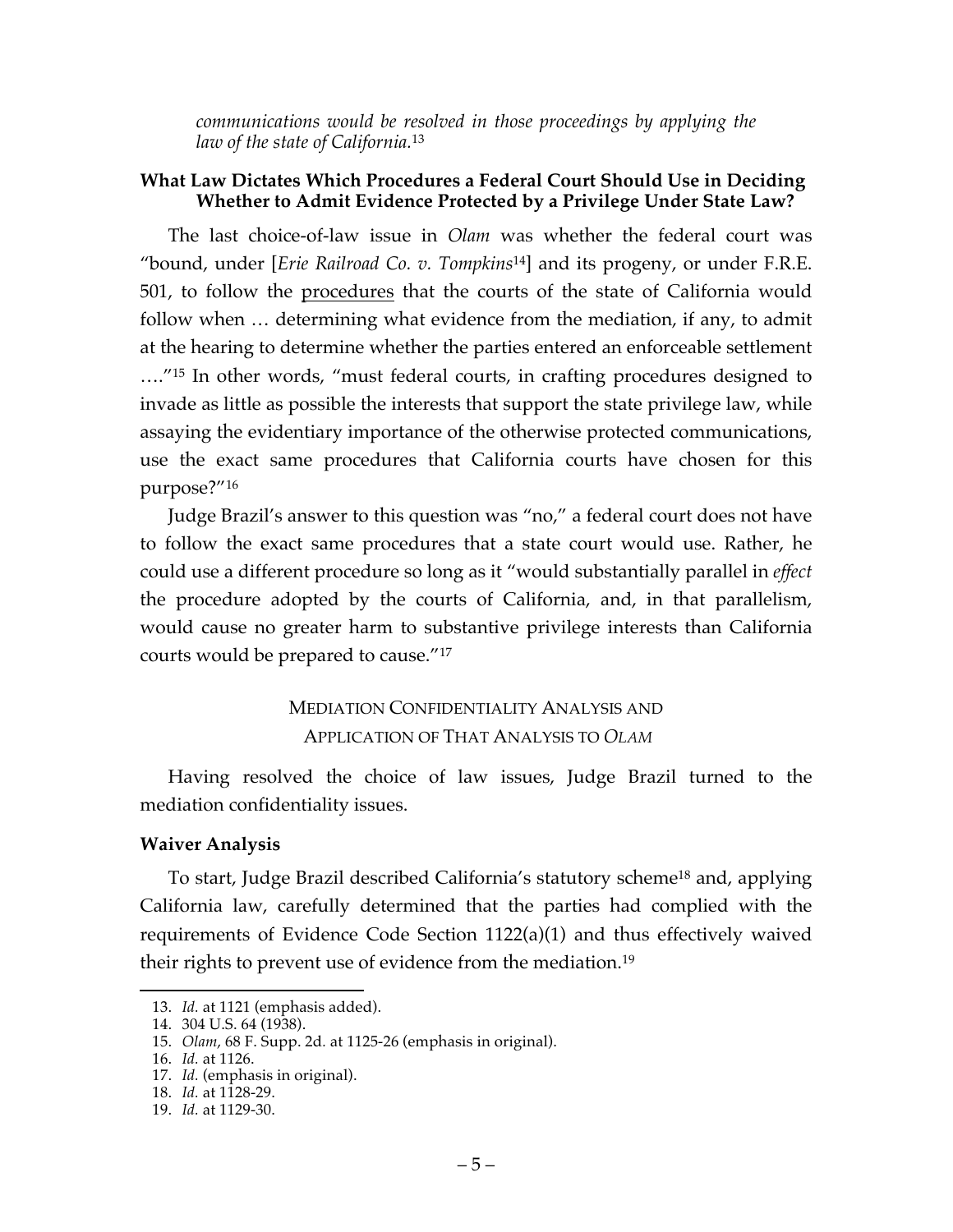He then noted that "California law confers on mediators a privilege that is independent of the privilege conferred on parties to a mediation."20 Consequently, he explained, "a waiver of the mediation privilege by the parties is not a sufficient basis for a court to permit or order a mediator to testify."21 Instead, he said that "an independent determination must be made before testimony from a mediator should be permitted or ordered."22

As previously discussed, Judge Brazil assumed that the mediator *did not* waive California's protections for mediation communications. He further determined that California Evidence Code Section 703.5, making mediators generally incompetent to testify, should be construed to "impos[e] an independent duty on the courts to determine whether testimony from a mediator should be accepted," regardless of whether the mediator objects to testifying.<sup>23</sup> Thus, he proceeded to explain how the court should conduct the required independent determination.

### **Two-Stage Balancing Analysis**

In deciding how to conduct the required independent determination of whether to compel the mediator to testify, Judge Brazil viewed *Rinaker v. Superior Court*<sup>24</sup> as the "most important opinion by a California court in this arena."25 He explained that "the *Rinaker* court held that the mediator could be compelled to testify if, after *in camera* consideration of what her testimony would be, the trial judge determined that her testimony might well promote significantly the public interest in preventing perjury and the defendant's fundamental right to a fair judicial process."26

Judge Brazil then described in detail his view on the *Rinaker* procedure:

In essence, the *Rinaker* court instructs California trial judges to conduct a two-stage balancing analysis. The goal of the first stage balancing is to determine whether to compel the mediator to appear at an *in camera* proceeding to determine precisely what her testimony would be. In this first state, the judge considers all the circumstances and weighs all the competing rights and interests, including the values that would be threatened not by public disclosure of mediation communications, but by ordering the

- 21. *Id.*
- 22. *Id.* 23. *Id.*

26. *Id.*

 <sup>20.</sup> *Id.* at 1130.

<sup>24.</sup> 62 Cal. App. 4th 155, 74 Cal. Rptr. 2d 464 (1998).

<sup>25.</sup> *Olam,* 68 F. Supp. 2d at 1131.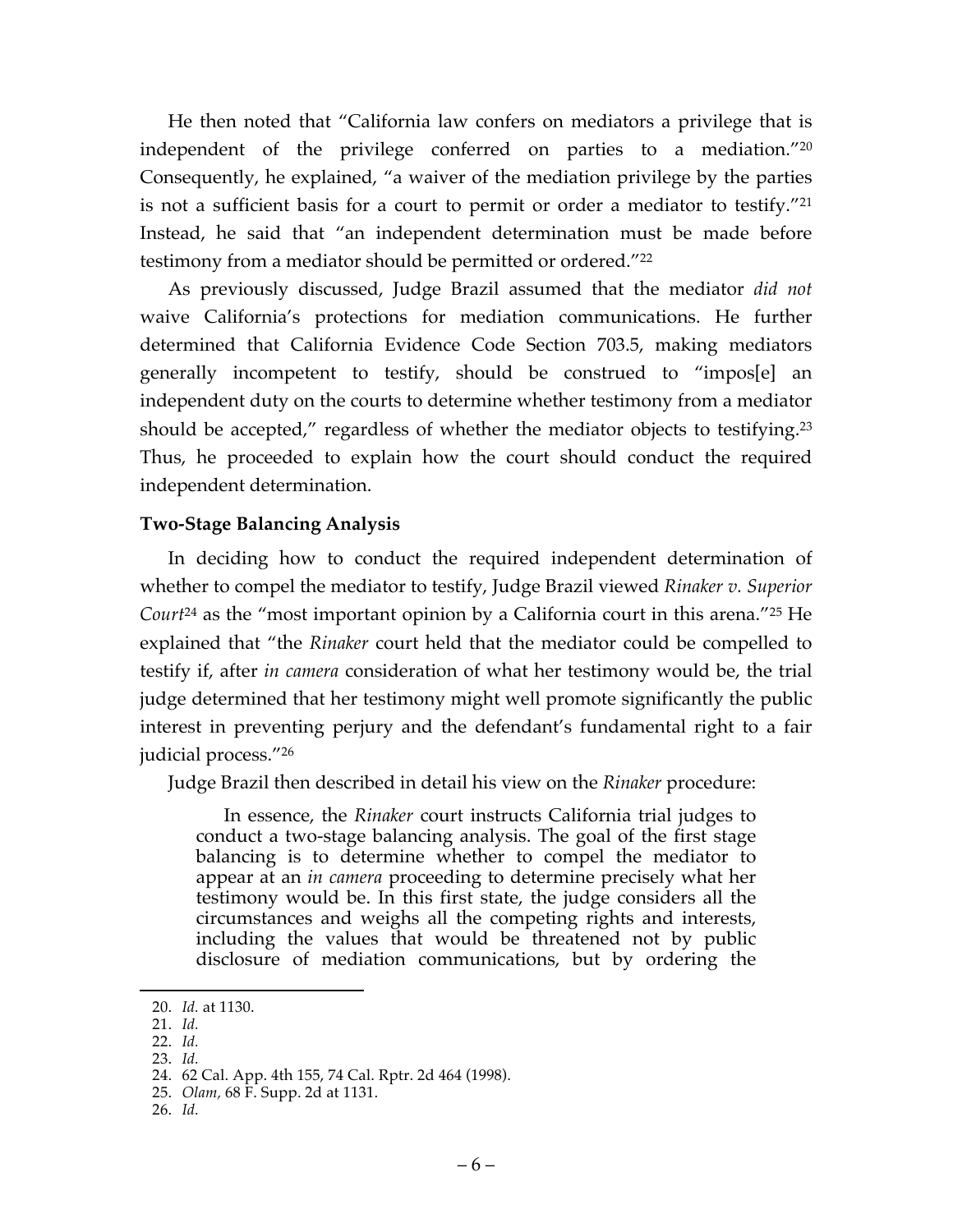mediator to appear at an *in camera* proceeding to disclose only to the court and counsel, out of public view, what she would say the parties said during the mediation. At this juncture the goal is to determine whether the harm that would be done to the values that underlie the mediation privileges simply by ordering the mediator to participate in the *in camera* proceedings can be justified — by the prospect that her testimony might well make a singular and substantial contribution to protecting or advancing competing interests of comparable or greater magnitude.

The trial judge reaches the second stage of balancing analysis only if the product of the first stage is a decision to order the mediator to detail, *in camera*, what her testimony would be. A court that orders the *in camera* disclosure gains precise and reliable knowledge of what the mediator's testimony would be — and only with that knowledge is the court positioned to launch its second balancing analysis. In this second stage the court is to weigh and comparatively assess (1) the importance of the values and interests that would be harmed if the mediator was compelled to testify (perhaps subject to a sealing or protective order, if appropriate), (2) the magnitude of the harm that compelling the testimony would cause to those values and interests,  $(3)$  the importance of the rights or interests that would be jeopardized if the mediator's testimony was not accessible in the specific proceedings in question, and (4) how much the testimony would contribute toward protecting those rights or advancing those interests — an inquiry that includes, among other things, an assessment of whether there are alternative sources of evidence of comparable probative value.<sup>27</sup>

Judge Brazil also stated that "the fundamental character of the balancing analysis that we are to use to determine whether a mediator should be compelled to testify in a subsequent civil proceeding *is the same* under sections 703.5 and 1119."28

### **Judge Brazil's Procedure**

As previously explained, in his choice-of-law analysis Judge Brazil decided that a federal court does not have to follow the exact same procedures that a state court would use in determining whether to compel a mediator to testify, so long as the procedures it uses are similar in effect to the state court procedures and cause no greater harm to the interests underlying the mediation confidentiality statute. In the case at hand, he "decided not to hold a separate *in camera*  proceeding in advance of the evidentiary hearing to determine what the

 <sup>27.</sup> *Id.* at 1131-32.

<sup>28.</sup> *Id.* at 1132 (emphasis added).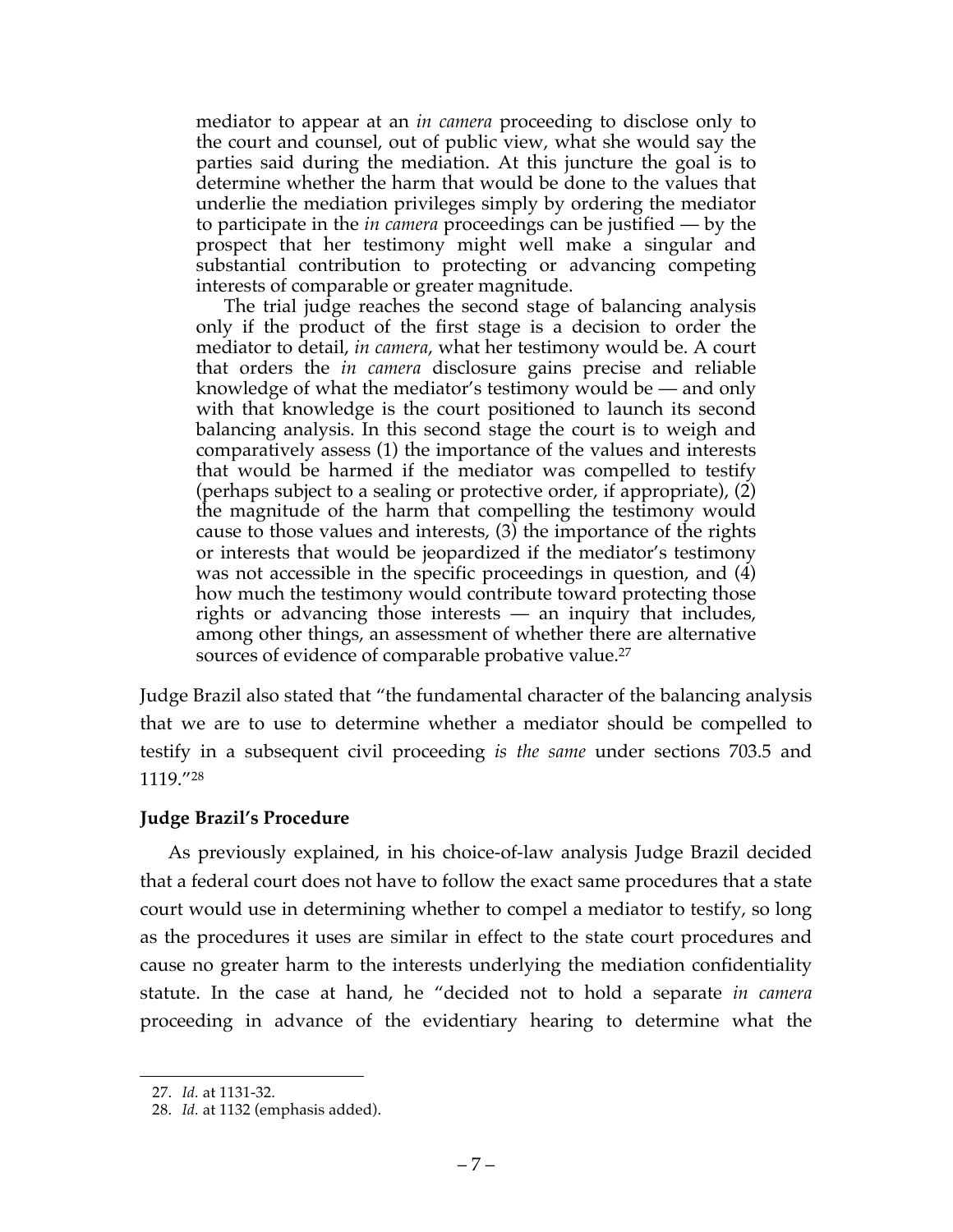mediator's testimony would be."29 A number of case-specific circumstances motivated that decision, including:

- Using the *in camera* approach would have created a substantial risk that the mediator would have to testify twice, first *in camera* and then during the evidentiary hearing itself.
- The mediation had lasted many hours and Judge Brazil had reason to believe that it involved considerable interaction between the mediator and the borrower complaining of undue influence. Consequently, the mediator was likely to have substantial personal knowledge of matters central to the issue at hand.
- It seemed probable that there would be much contradictory testimony and "relative to all the other witnesses, the mediator's testimony was least likely to be infected (unconsciously or otherwise) by self-interest or some other motivation that would raise obvious questions about accuracy."30

Instead, Judge Brazil called the mediator to testify at the evidentiary hearing, but only after all of the other key witnesses had testified, and he took the mediator's testimony in closed proceedings, under seal. At that point, he "was positioned to determine much more reliably whether, or to what extent, overriding fairness interests required [him] to use and publicly disclose testimony from the mediator in making [his] decision about whether the parties had entered an enforceable settlement contract."<sup>31</sup>

# **First Stage Balancing Analysis**

In the first stage of the two-part test described above, Judge Brazil decided that "it was necessary to determine (through sealed proceedings) what [the mediator's] testimony would be.<sup>32</sup> In other words, he determined that the factors pointing in favor of requiring the mediator to testify outweighed the factors pointing against such testimony.

His analysis is lengthy, so we do not repeat all of it here. Some of the factors he found that pointed against compelling the mediator's testimony were:

• Requiring a mediator to testify, "even *in camera* or under seal, about what occurred during a mediation threatens values underlying the mediation privileges."33 The California Legislature enacted its mediation confidentiality statute "in the belief that

 <sup>29.</sup> *Id.* at 1126.

<sup>30.</sup> *Id.* at 1126-28.

<sup>31.</sup> *Id.* at 1128.

<sup>32.</sup> *Id.* at 1133.

<sup>33.</sup> *Id*.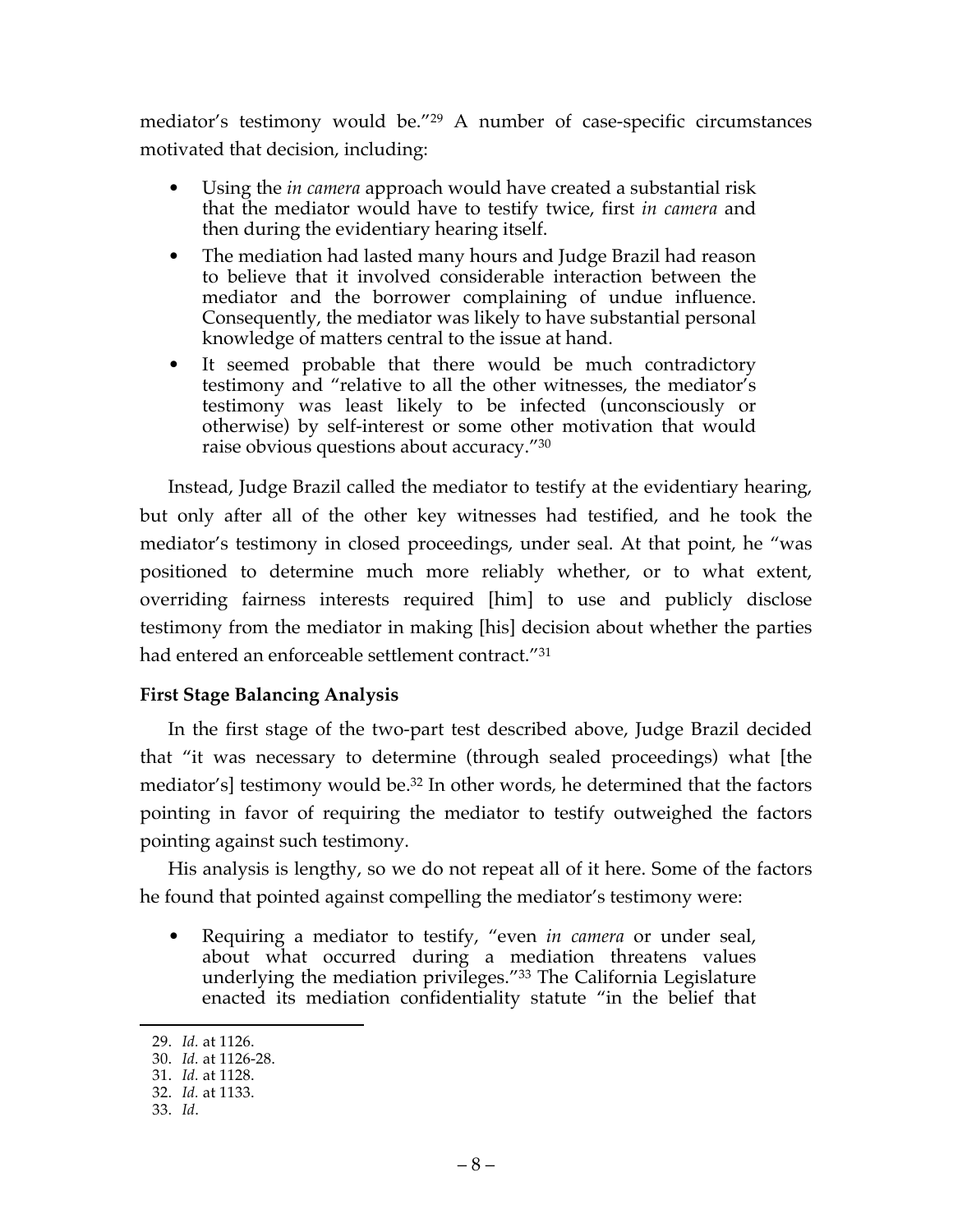without the promise of confidentiality it would be appreciably more difficult to achieve the goals of mediation programs."34 But this state policy has "appreciably less force when, as here, the parties to the mediation have waived confidentiality protections, indeed have asked the court to compel the mediator to testify — so that justice can be done."35

Further, Judge Brazil's "partially educated guess" was that "the likelihood that a mediator or the parties in any given case need fear that the mediator would later be constrained to testify is extraordinarily small."36 Thus, he thought that the level of harm to the interests underlying the mediation confidentiality statute would be commensurate. <sup>37</sup>

- "[O]rdering mediators to participate in proceedings arising out of mediations imposes economic and psychic burdens that could make some people reluctant to agree to serve as a mediator, especially in programs where that service is pro bono or poorly compensated."38
- "Good mediators are likely to feel violated by being compelled to give evidence that could be used against a party with whom they tried to establish a relationship of trust during a mediation."39 "To force them to give evidence that hurts someone from whom they actively solicited trust … rips the fabric of their work and can threaten their sense of the center of their professional integrity."40 But "the magnitude of these risks can vary with the circumstances," and are reduced when the parties agree to have the mediator testify.41
- "The magnitude of the risk to values underlying the mediation privileges that can be created by ordering a mediator to testify … can vary with the nature of the testimony that is sought." $42 \text{ In }$ particular, when the mediator is to testify about what a party said, "this kind of testimony could be particularly threatening to the spirit and methods that some people believe are important both to the philosophy and the success of some mediation processes."43 But in the case at hand, the focus of the mediator's testimony would not be on what the borrower said, but "on how she acted and the mediator's perceptions of her physical, emotional, and mental condition."44 While "that does not mean that compelling

37. *Id*.

- 40. *Id.* at 1134. 41. *Id*.
- 42. *Id*.
- 43. *Id*. at 1135.

 <sup>34.</sup> *Id.*

<sup>35.</sup> *Id*.

<sup>36.</sup> *Id*. at 1134.

<sup>38.</sup> *Id.* at 1133.

<sup>39.</sup> *Id.* at 1133-34.

<sup>44.</sup> *Id*. at 1136.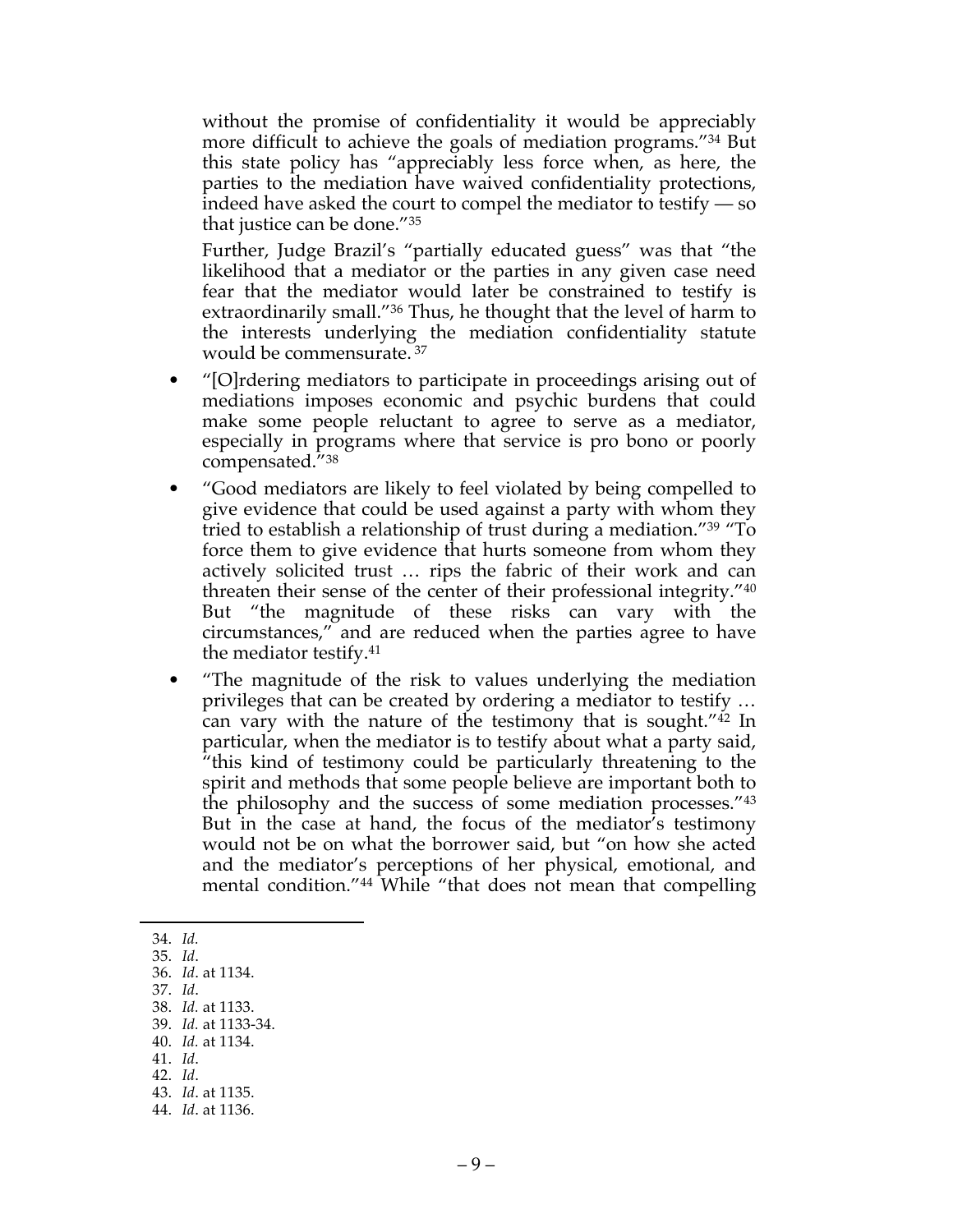the testimony by the mediator would pose no threat to values underlying the privilege," the degree of harm is not as great as if it would be in a dispute over precisely what was said during the mediation.45

On the other side of the equation, Judge Brazil observed that "[t]he interests that are likely to be advanced by compelling the mediator to testify in this case are of considerable importance."46 He also noted that "some of those interests parallel and reinforce the objectives the legislature sought to advance by providing for confidentiality in mediation."47

In particular, he pointed to two main sets of considerations: (1) the interest in doing justice and achieving fundamental fairness, and (2) the interest in building public confidence in the integrity of the court's mediation system. With regard to the first point, he explained:

[T]he mediator is positioned in this case to offer what could be crucial, certainly very probative, evidence about the central factual issues in this matter. There is a strong possibility that his testimony will greatly improve the court's ability to determine reliably what the pertinent historical facts actually were. Establishing reliably what the facts were is critical to doing justice (here, justice means this: applying the law correctly to the real historical facts). It is the fundamental duty of a public court in our society to do justice — to resolve disputes in accordance with the law when the parties don't. Confidence in our system of justice as a whole, in our government as a whole, turns in no small measure on confidence in the courts' ability to do justice in individual cases. So doing justice in individual cases is an interest of considerable magnitude.<sup>48</sup>

He then fleshed out in concrete terms what "doing justice" would mean from the perspective of each side in the case.49 In addition, he pointed out that "refusing to compel the mediator to testify might well deprive the court of the evidence it needs to rule reliably on the plaintiff's contentions — and thus might either cause the court to impose an unjust outcome on the plaintiff or disable the court from enforcing the settlement."50

With regard to the second point, the interest in building public confidence in the integrity of the court's mediation system, Judge Brazil observed:

 <sup>45.</sup> *Id*.

<sup>46.</sup> *Id*.

<sup>47.</sup> *Id*. 48. *Id*.

<sup>49.</sup> *Id*. at 1136-37.

<sup>50.</sup> *Id*. at 1137.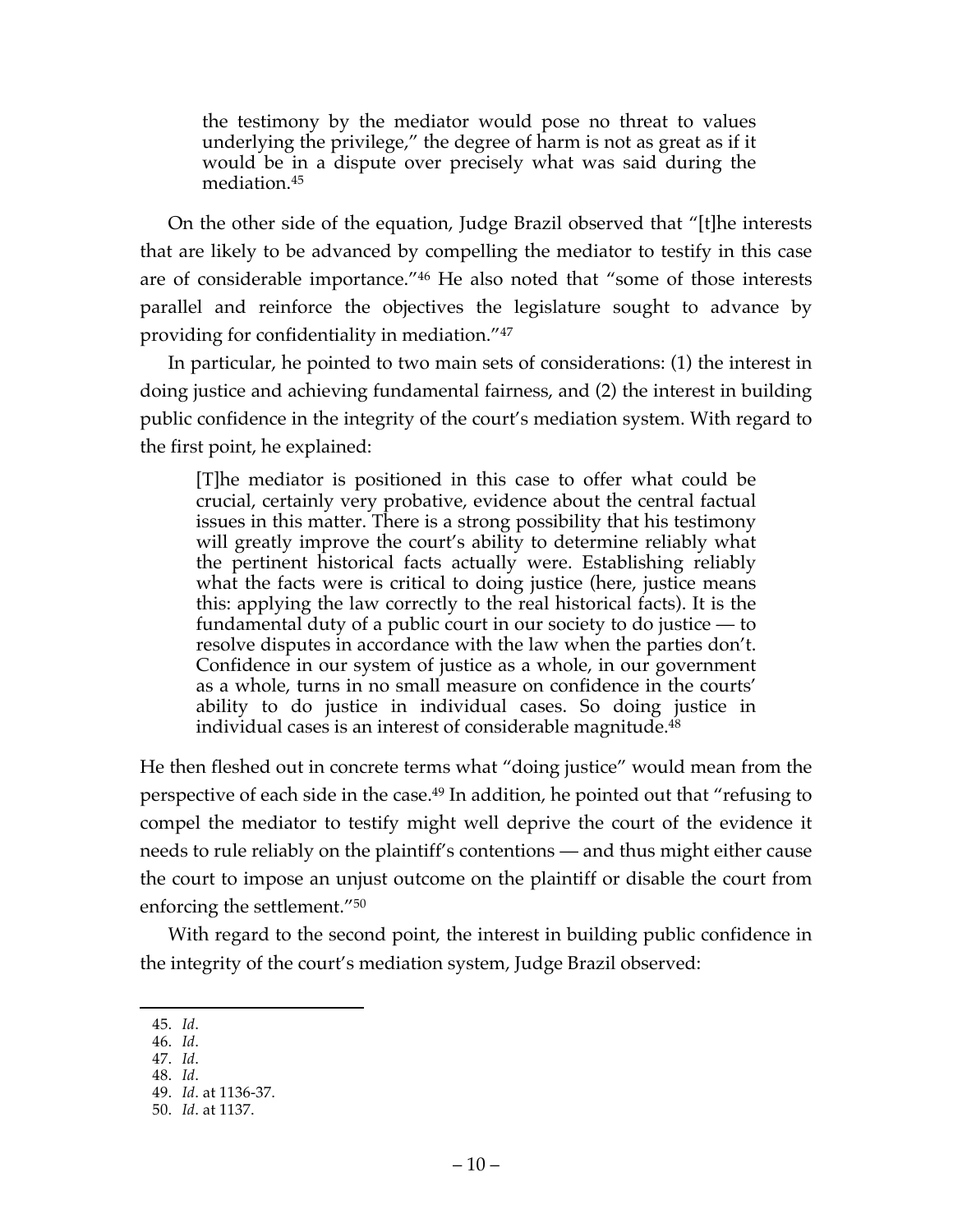According to the defendants' pre-hearing proffers, the mediator's testimony would establish clearly that the mediation process was fair and that the plaintiff's consent to the settlement agreement was legally viable. Thus the mediator's testimony, according to the defendants, would re-assure the community and the court about the integrity of the mediation process that the court sponsored.

The testimony also would provide the court with the evidentiary confidence it needs to enforce the agreement. A publicly announced decision to enforce the settlement would, in turn, encourage parties who want to try to settle their cases to use the court's mediation program for that purpose. An order appropriately enforcing an agreement reached through the mediation would also encourage parties in the future to take mediations seriously, to understand that they represent real opportunities to reach closure and avoid trial, and to attend carefully to terms of agreements proposed in mediations. In these important ways, taking testimony from the mediator could strengthen the mediation program.

In sharp contrast, … [i]f parties believed that courts routinely would refuse to compel mediators to testify, and that the absence of evidence from mediators would enhance the viability of a contention that apparent consent to a settlement contract was not legally viable, cynical parties would be encouraged either to try to escape commitments they made during mediations or to use threats of such escapes to try to re-negotiate, after the mediation, more favorable terms — terms that they never would have been able to secure without this artificial and unfair leverage.<sup>51</sup>

Having identified the relevant interests on both sides of the equation, Judge Brazil was careful to point out that the analysis did not end there: "[T]he central question is not which values are implicated, but how much they would be advanced by compelling the testimony or how much they would be harmed by not compelling it."52 Here, he concluded that the balance weighed in favor of requiring the mediator to testify under seal:

In short, there was a substantial likelihood that testimony from the mediator would be the most reliable and probative on the central issues raised by the plaintiff in response to the defendants' motion. And there was no likely alternative source of evidence on these issues that would be of comparable probative utility. So it appeared that testimony from the mediator would be crucial to the court's capacity to do its job — and that refusing to compel that testimony posed a serious threat to every value identified above. *In this setting, California courts clearly would conclude the first stage balancing analysis by ordering the mediator to testify in camera or under* 

 <sup>51.</sup> *Id*.

<sup>52.</sup> *Id*. at 1138.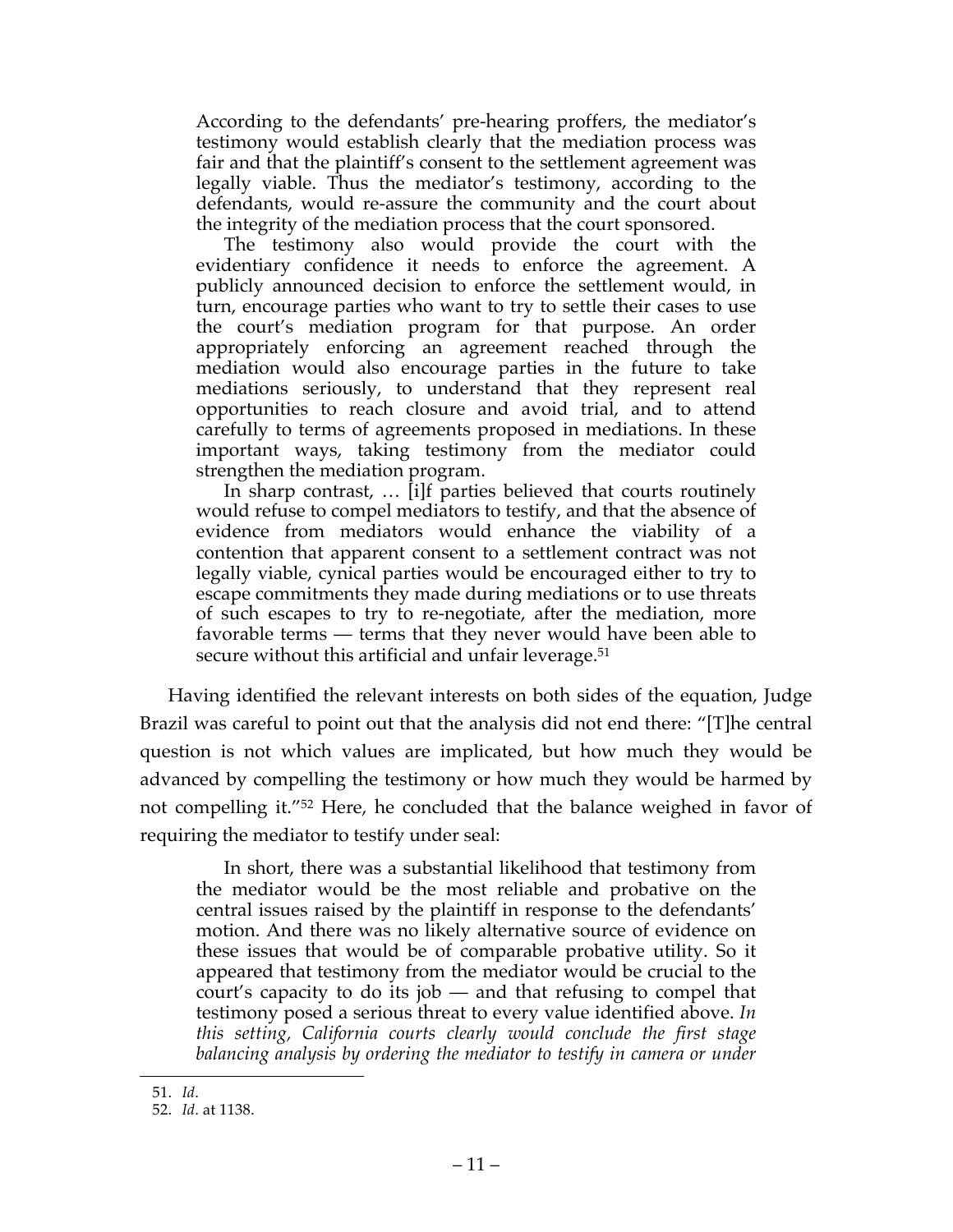*seal — so that the court, aided by input from the parties, could make a refined and reliable judgment about whether to use that testimony to help resolve the substantive issues raised by the pending motion.*<sup>53</sup>

### **Second Stage Balancing Analysis**

Once the mediator testified under seal, Judge Brazil "gain[ed] precise and reliable knowledge of what the mediator's testimony would be."54 Armed with that knowledge, he then considered whether to use and unseal the mediator's testimony. Due to the nature of the mediator's testimony and the other testimony in the case, which was much as he expected in connection with the first stage balancing analysis and selection of procedural approach, "it became clear that the mediator's testimony was essential to doing justice here — so [he] decided to use it and unseal it."55

In his opinion, Judge Brazil explained the nature of the testimony in detail and how it bore on the legal requirements for establishing undue influence under California law.56 He ultimately concluded that "there is no evidence that plaintiff was subjected to anything remotely close to undue pressure."<sup>57</sup> He thus granted the defendants' motion to enforce the MOU reached in the mediation. 58

### AFTERMATH OF *OLAM*

Judge Brazil's decision in *Olam* predated all of the California Supreme Court's decisions on protection of mediation communications. Those decisions make clear that in general courts are to interpret the California statutes on mediation evidence strictly, without judicially creating any exceptions.<sup>59</sup> The Court has not overruled *Olam*, but it has narrowly limited its application.

For example, in *Foxgate v. Homeowners' Ass'n, Inc.*, <sup>60</sup> the Court distinguished *Olam* because the parties in *Foxgate*, unlike the parties in *Olam*, had not waived mediation confidentiality.61 The Court also distinguished *Rinaker*: That case involved a "minor's due process rights to put on a defense and confront, crossexamine, and impeach [a] witness with his prior inconsistent statements,"

 <sup>53.</sup> *Id*. at 1138-39 (emphasis added).

<sup>54.</sup> *Id*. at 1132.

<sup>55.</sup> *Id*. at 1139.

<sup>56.</sup> *Id*. at 1139-51.

<sup>57.</sup> *Id*. at 1150.

<sup>58.</sup> See *id.* at 1151.

<sup>59.</sup> See Memorandum 2013-39, pp. 18-29.

<sup>60.</sup> 26 Cal. 4th 1, 25 P.3d 1137, 108 Cal. Rptr. 2d 642 (2001).

<sup>61.</sup> See *id.* at 16-17.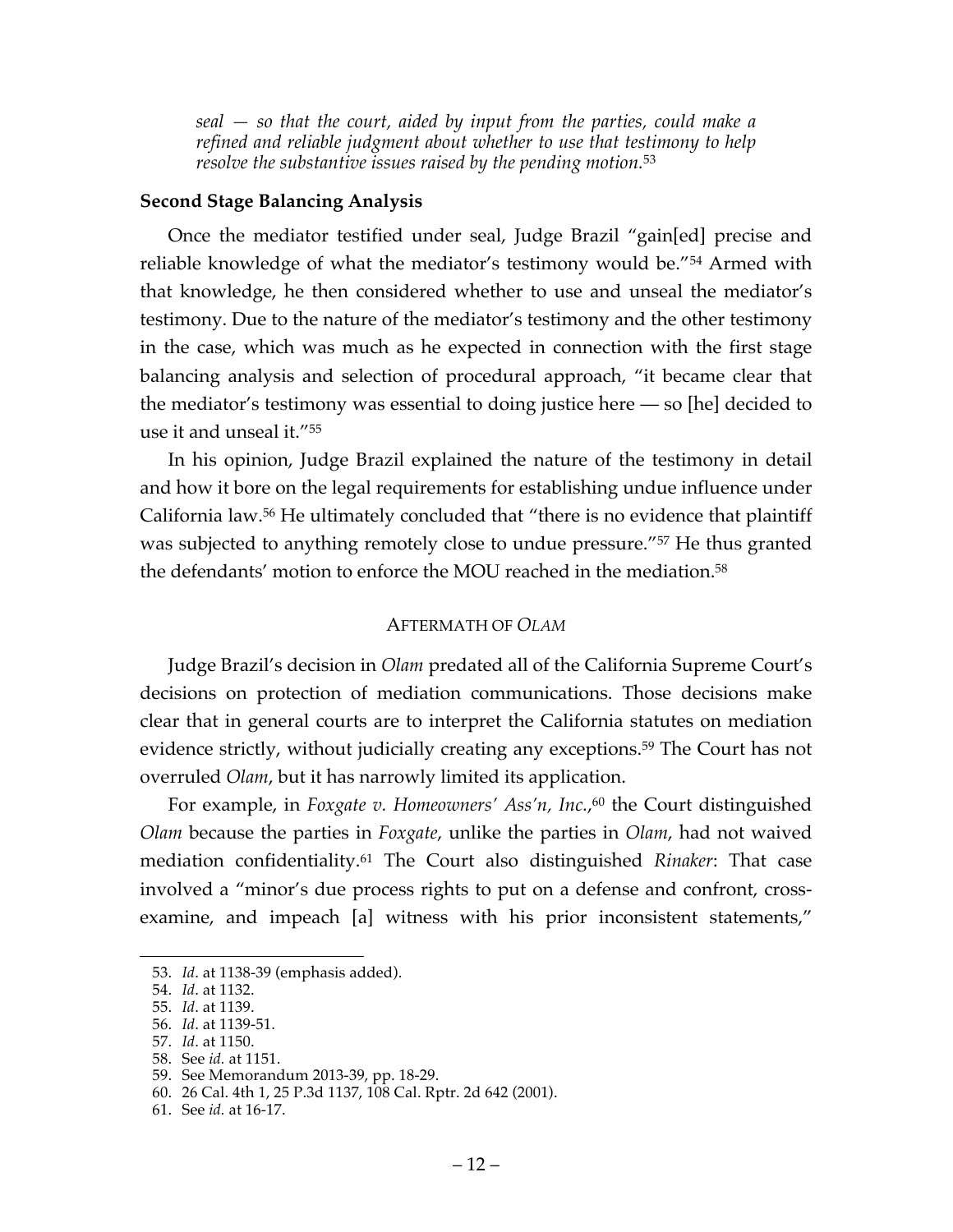whereas the *Foxgate* plaintiffs had "no comparable supervening due-processbased right to use evidence of statements and events at the mediation session."62

In *Simmons v. Ghaderi*, <sup>63</sup> the Court reiterated that *Olam* and *Rinaker* were of limited application:

On limited occasions, court have crafted exceptions to mediation confidentiality and compelled mediators to testify in civil actions. However, those instances are very limited.…

*Except in cases of express waiver or where due process is implicated,* we have held that mediation confidentiality is to be strictly enforced.… Distinguishing *Rinaker* and *Olam*, we noted [in *Foxgate*] that where a supervening due process right is not implicated or where no express waiver of confidentiality exists, judicially crafted exceptions to mediation confidentiality are not appropriate.… Further, judicial construction of unambiguous statutes is appropriate *only when literal interpretation would yield absurd result*s.64

The Court reaffirmed that point in *Cassel,* explaining that "[w]e must apply the plain terms of the mediation confidentiality statutes to the facts of this case unless such a result would *violate due process*, or would *lead to absurd results that clearly undermine the statutory purpose.*"65

### IMPLICATIONS FOR THE COMMISSION'S STUDY

Judge Brazil put much thought into the *Olam* opinion, and **it contains many nuggets that may warrant consideration in the Commission's study.** For example, he extensively discussed "the possibility that a mediator might have interests or motives that could affect the accuracy of his or her testimony" in a case challenging the enforceability of a mediated settlement agreement.<sup>66</sup> He also offered other insights, such as detailed comments on mediation methods.<sup>67</sup>

At present, the Commission is gathering information and building a list of options to consider in this study. **It should add the** *Olam* **approach to that list, and also consider the possibility of using discrete aspects of that approach, or revising the approach in other respects.**

 <sup>62.</sup> See *id.* at 15-16.

<sup>63.</sup> 44 Cal. 4th 570, 187 P.3d 934, 80 Cal. Rptr. 3d 83 (2008).

<sup>64.</sup> *Id.* at 582-83 (emphasis added).

<sup>65.</sup> 51 Cal. 4th at 119 (emphasis added).

<sup>66.</sup> See *Olam*, 68 F. Supp. at 1127 n. 22.

<sup>67.</sup> See *Olam*, 68 F. Supp. at 1135.